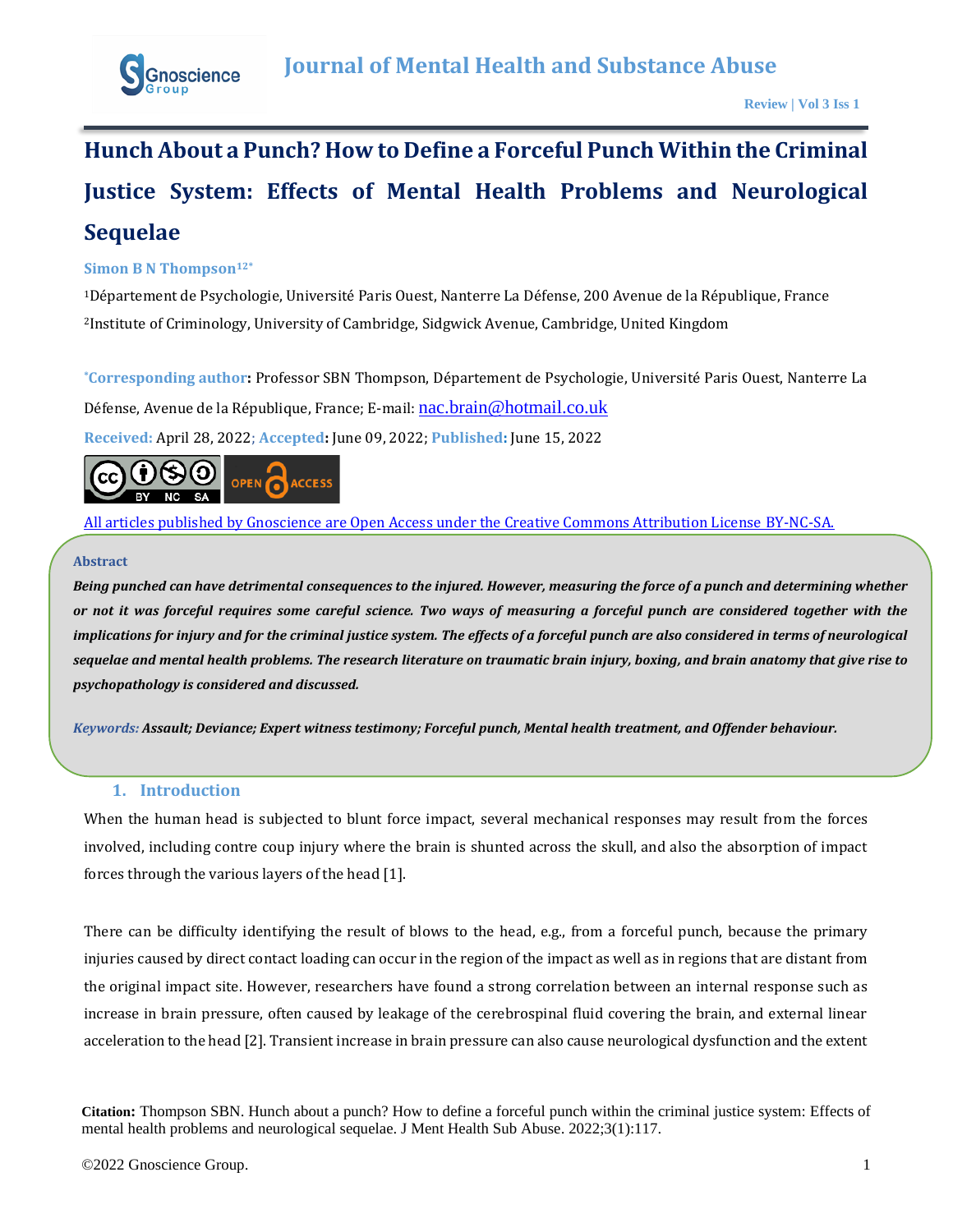of damage is dependent upon the peak pressure achieved during the period of injury, e.g., during the period of repeated punches [3]-[5].

Within the criminal justice system, it has been historically difficult to define a 'forceful blow' or punch when there may be many parameters defining the amount of force used, the differences between assailant and defendant, and other factors such as the expectedness of the assault which might enable the punch to be delivered more forcefully to an unexpected recipient.

### **2. Defining a Forceful Punch**

Within the world of amateur and professional boxing, attempts have been made to discuss and define the parameters involved in delivering the maximum punch. Boxers strive to achieve their best efforts in the boxing ring and these attempts at scientific measurement having been particularly helpful in assisting criminal cases where it is otherwise unknown as to the extent of effort involved in the delivered punch or the amount of intent by the assailant.

The angular acceleration of a punch can be measured in "radians per second per second" denoted by rad/s<sup>2</sup> since it is an accelerating force and therefore over a defined period of time. In one study, the acceleration of a boxer's punch was between 4.6 and 8.4 krad/s<sup>2</sup> where "k" represents thousands of radians (per second per second) [6].

However, a second manner of measuring a punch is to compare it with the force of gravity which is 9.8 m/s<sup>2</sup>. An acceleration of 60 g would be 60 x 9.8 = 588 m/s<sup>2</sup> or nearly 60 times that of gravity. This method is dependent upon knowing the amount of mass being delivered at the time which is often difficult to determine if considering the measurement of a forceful punch. Therefore, the former method using rad/ $s^2$  is generally favoured.

Concussion occurs for angular head acceleration as low as 1.2 krad/s<sup>2</sup>; and with a resultant angular acceleration of 6.9 krad/s<sup>2</sup> there is 75 per cent concussion likelihood.<sup>7</sup> Using the second method of measurement of force, other researchers have found 50 per cent and 75 per cent concussion likelihood for linear head accelerations of 65.1 g and 88.5 g, respectively [8].

Thus, it is thought that concussion is potentially the result of high linear and/or angular acceleration to the head [9]. Rates of acceleration experienced by the head exceeding 80 g to 90 g are likely to result in concussion for healthy young male athletes [10], [11].

It is possible that concussion could occur from the punch of an average male non-boxer when a punch could be delivered from within the range of 4.6 to 8.4 krad/s<sup>2</sup> and which corresponds to the "worst" and "best" punch of an amateur boxer, respectively. These figures are also above 1.2 krad/ $s^2$  considered to be the minimal value to cause concussion.

Ability for achieving a higher force is of course possible and is dependent upon the athletic status of the assailant and whether or not the target of the punch is stationary. In this instance, the target would undoubtedly provide less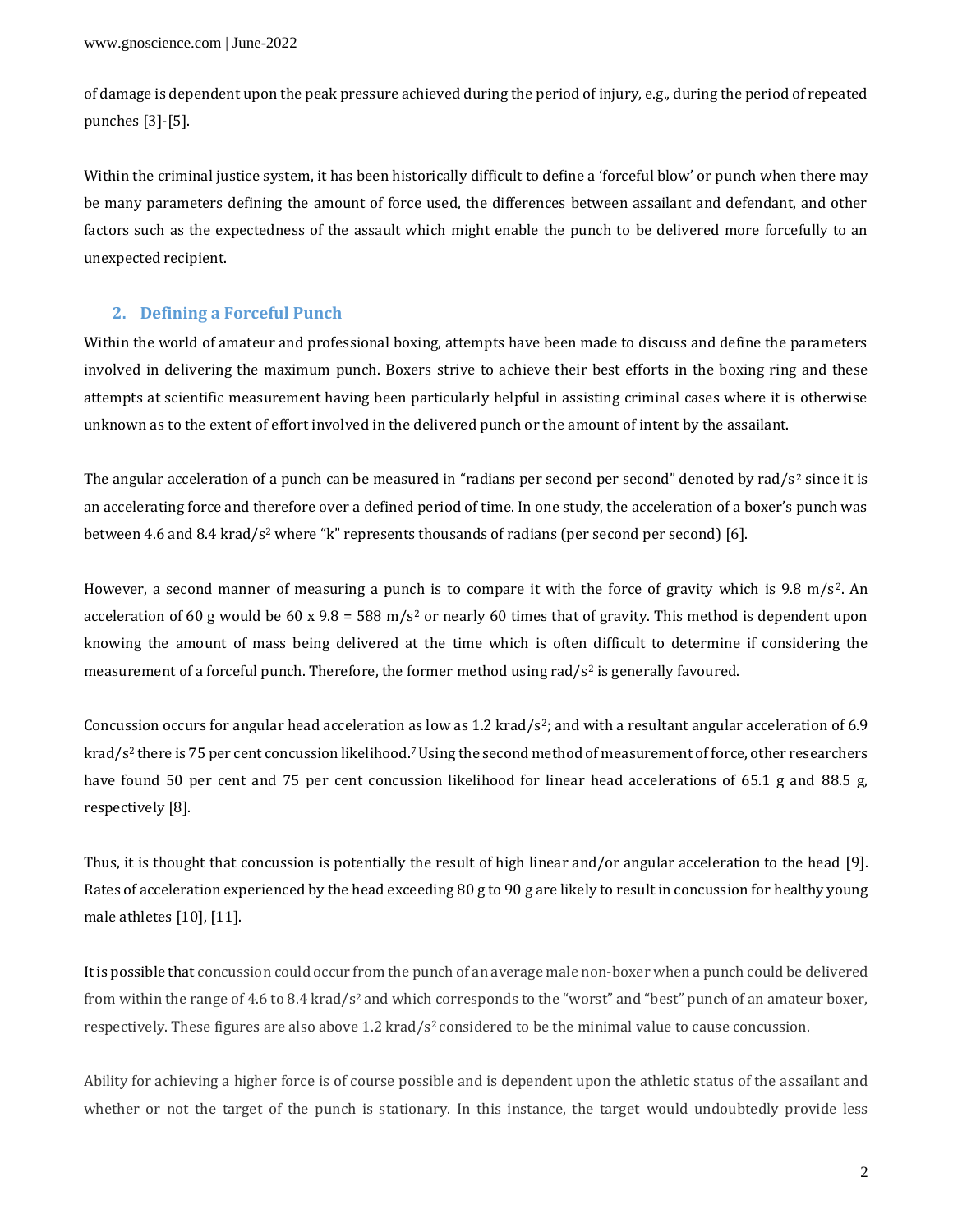resistance to the punch and especially if the punch was unexpected, and the force of the punch would have the effect of greater damage such as confusion, concussion, neurological damage and even death to the target.

One observational measure of the force of a punch may also be seen when the target of the punch is physically moved by the assailant's punch. Again, this would be dependent upon several factors such as the force of the punch, the unexpected nature of the situation and the respective weights and athleticism of the individuals involved.

## **3. Discussion**

There may be many consequences for the target of a forceful punch that can be long-lasting, serious in nature and detrimental or debilitating. Consequences of repetitive punching is known to lead to extensive neurotrauma and has been reported in professional boxers [12] and termed 'dementia pugilistica' [13]. Association with the brain anatomical structure cavum septum pellucidum (CSP) has also been found in boxers [14] together with mood disorders, mental health problems and cognitive dysfunction [15] such as memory impairment [16].

Psychopathy has been noted as a consequence of repeated and traumatic brain injury such as that sustained by boxers and those who have experienced forceful punches and brain trauma [17]. Disinhibition, especially if the frontal lobes are damaged, and enduring mental health problems are common amongst ex-boxers particularly when associated with CSP pathology, [18] and may require long-term treatment after injury.

Mental health problems can be costly to health care services and present a potential burden to the tax payer. Aside from determining appropriate criminal sentences resulting from assaults, the assailants as well as the target injured may also present the Court with a problem in terms of appropriate sentencing and institutional placement. It is one challenge being able to measure the forcefulness of a punch, and another challenge deciding who is to blame whilst considering mitigation and other mental health components that may be involved amongst both assailant and the target injured.

### **4. Conclusions**

Measuring the force of a punch potentially poses many difficulties not only because of the complexity and differences of anatomical structures, i.e., hand size variations; placement of fingers; force and direction of punch; etc. but also because of the difficulties in achieving a uniform scientific measurement. Brain scans are limited due to the limits of technical capabilities, e.g., pixelation, and because they cannot measure retrospectively. They provide significant information about anatomical structure but their advantages do not include the measurement of force, especially when it is occurring during the event.

However, striving towards such a measurement by other scientific means not only attempts to allow for comparisons between punches and between parties involved but also potentially provides accountability in a legal framework. Therefore, it is a good pursuit. Expert witness testimony has provided courts increasingly with valuable information and this is such an arena where science may be a useful addition to an otherwise bewildering set of circumstances, motives and events for any legal setting and juror.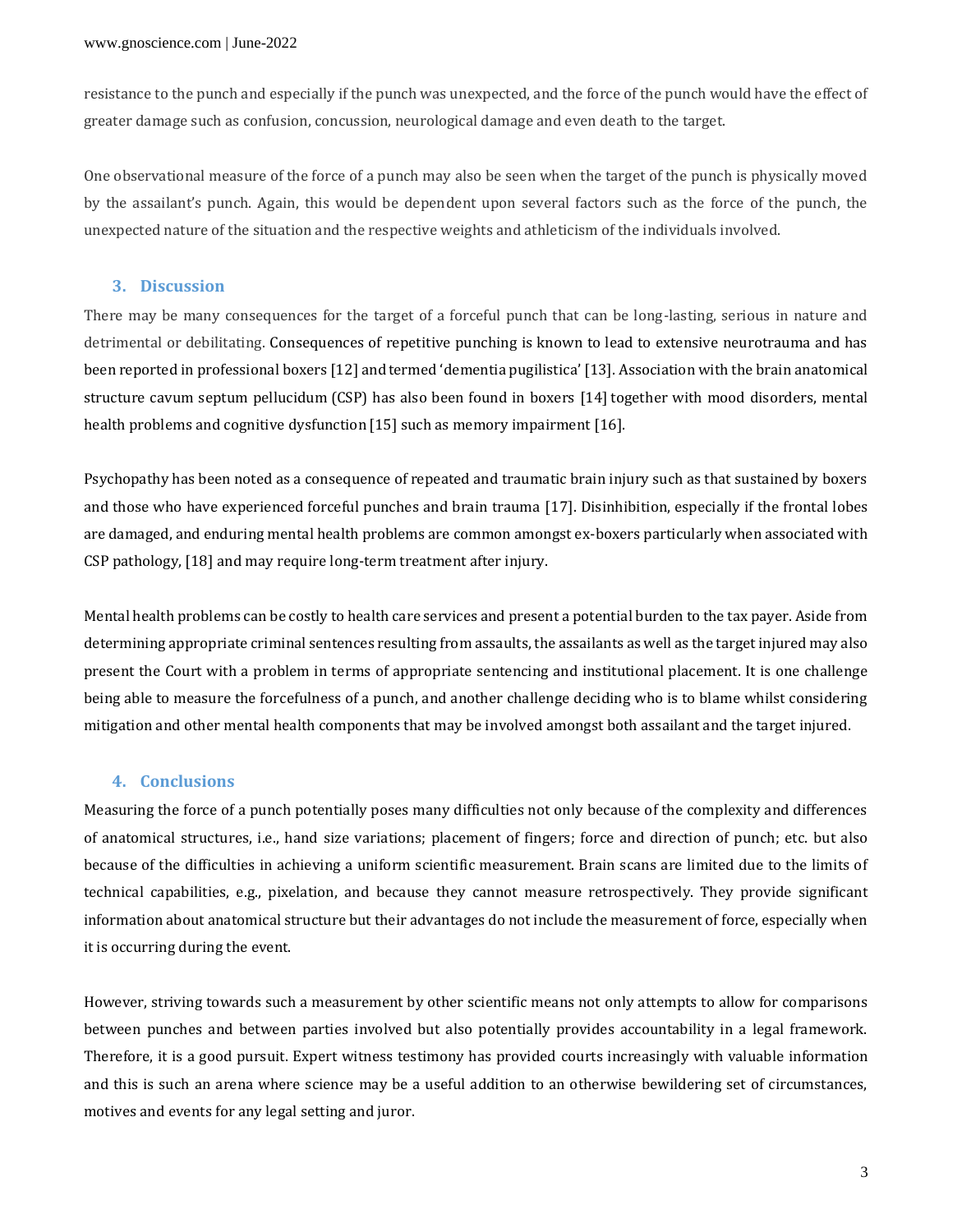#### **REFERENCES**

- 1. Falland-Cheung L, Waddell JN, Li KC, et al. Anatomical head model to measure impact force transfer through the head layers and their displacement. J Concussion. 2018;2:1-10, doi:10.1177/2059700218777829.
- 2. Meaney DF and Smith DH. Biomechanics of concussion. Clin Sports Med. 2011;30(1):9-vii, doi: 10.1016/j.csm.2010.08.009.
- 3. Lindgren S and Rinder L. Experimental studies in head injury. II. Pressure propagation in "percussion concussion." Biophysik. 1966;3(2):174-180, doi: 10.1007/BF01191611.
- 4. Gurdjian ES, Lissner HR, Webster JE, et al. Studies on experimental concussion: relation and physiologic effect to time duration of intracranial pressure increase at impact. Neurol. 1954;4(9):674-681, doi: 10.1212/wnl.4.9.674.
- 5. Denny-Brown DE and Russell WR. Experimental concussion. Proc Roy Soc Med (Sect Neurol). 1941;34(11):691-692, doi: PMID:199992388.
- 6. Waililko T, Viano DC, and Bir C. Biomechanics of the head for Olympic boxer punches to the face. Br J Sports Med. 2005;39(10):710-719, doi: 10.1136/bjsm.2004.014126.
- 7. Rowson S, Duma S, Beckwith J, et al. Rotational head kinetics in football impacts: An injury risk function for concussion. Ann Biomed Eng. 2012:40:1-13, doi: 10.1007/s10439-011-0392-4.
- 8. McIntosh AS, Patton DA, Fréchède B, et al. The biomechanics of concussion in unhelmeted football players in Australia: a case control study. Br Med J Open. 2014;4:e005078, doi: 10.1136/bmjopen-2014-005078.
- 9. Limousis-Gayda M and Hashish R. A proposed algorithm to assess concussion potential in rear-end motor vehicle collisions: A meta-analysis. App Bionics Biomech. 2020*;*2020:9679372, doi: 10.1155/2020/9679372;PMID:32508 983.
- 10. Gurdjian ES. Prevention and mitigation of injuries. Neurosurg. 1972;19:43–57, doi: 10.1093/neurosurgery/19.CN\_suppl\_1.43
- 11. Zhang L, Yang KH, and King AI. A proposed injury threshold for mild traumatic brain injury. J Biomech Eng. 2004;126(2):226–236, doi: 10.1115/1.1691446.
- 12. Castellini RJ and Perry G. Dementia pugilistica revisited. J Alz Dis. 2004;60(4):1209-1221, doi: 10.3233/JAD-170669
- 13. Millspaugh JA. Dementia pugilistica. US Nav Med Bull. 1937;35:297-303.
- 14. Bodensteiner JB and Schaefer GB. Dementia pugilistica and cavum septi pellucidi: born to box? Sports Med. 1997;24(6):361-365, doi: 10.2165/00007256-199724060-00002.
- 15. Lee JK, Wu J, Bullen J, et al. Association of cavum septum pellucidum with cavum vergae with cognition, mood, and brain volumes in professional fighters. JAMA Neurol. 2020;77(1):35-42, doi: 10.1001/jamaneurol.2019.2861
- 16. Crooks D, Anderson NE, Widdows M, et al. The relationship between cavum septum pellucidum and psychopathic traits in a large forensic sample. Neuropsychologia. 2018;112:95-104, doi: 10.1016/ j.neuropsychologia.2018.03.015.
- 17. Toivonen M, Könönen M, Niskanen E, et al. Cavum septum pellucidum and psychopathy. Br J Psych. 2018; 203(2):152-153, doi: 10.1192/bjp.bp.112.123844.